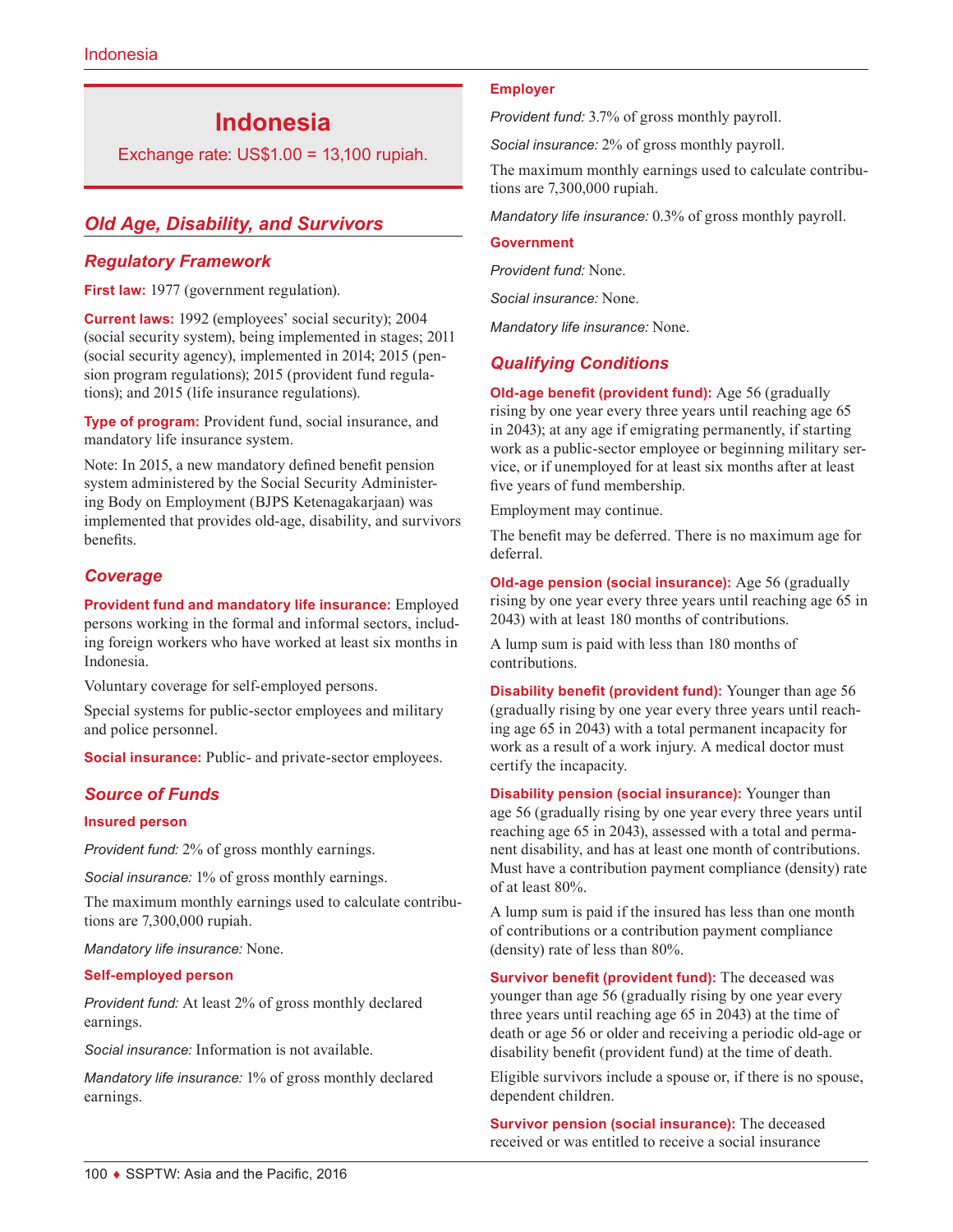old-age or disability pension and has at least one year of contributions. Must have a contribution payment compliance (density) rate of at least 80%.

A lump sum is paid if the insured had less than one month of contributions or a contribution payment compliance (density) rate of less than 80%.

Eligible survivors include a widow(er), children, and parents.

**Death grant and funeral grant (mandatory life insurance):** Paid when the insured dies.

Eligible survivors (in order of priority) include a spouse, children, parents, grandchildren, grandparents, siblings, or parents-in-law. If there are no eligible survivors, the benefit is paid to a person named by the deceased; if there is no named survivor, only the funeral benefit is paid to the person who pays for the funeral.

# *Old-Age Benefits*

**Old-age benefit (provident fund):** A lump sum of total employee and employer provident fund contributions plus accrued interest is paid. Members with more than 50 million rupiah in their provident fund account may opt for a periodic payment.

**Old-age pension (social insurance):** 1% of the insured's average adjusted annual earnings divided by 12, multiplied by the number of years of contributions is paid.

The minimum monthly pension is 300,000 rupiah (2015).

The maximum monthly pension is 3,600,000 rupiah (2015).

If the insured has less than 180 months of contributions, a lump sum of the insured's contributions plus income derived from investments is paid.

# *Permanent Disability Benefits*

**Disability benefit (provident fund):** A lump sum of total employee and employer contributions plus accrued interest is paid. Members with more than 50 million rupiah in their provident fund account may opt for a periodic payment.

**Disability pension (social insurance):** 1% of the insured's average adjusted annual earnings divided by 12, multiplied by the number of years of contributions is paid.

The minimum monthly pension is 300,000 rupiah (2015).

The maximum monthly pension is 3,600,000 rupiah (2015).

If the insured has less than one month of contributions or a contribution compliance (density) rate of less than 80%, a lump sum of the insured's contributions plus income derived from investments is paid.

### *Survivor Benefits*

**Survivor benefit (provident fund):** A lump sum of total employee and employer provident fund contributions plus accrued interest, minus any prior payments to the deceased, is paid. Eligible survivors of deceased members who had more than 50 million rupiah in their provident fund account may opt for a periodic payment.

**Spouse's pension (social insurance):** 50% of the social insurance old-age or disability pension the deceased received or was entitled to receive is paid to a widow(er).

If the deceased had less than one month of contributions or a contribution compliance (density) rate of less than 80%, a lump sum of the deceased's contributions plus income derived from investments is paid.

**Orphan's pension (social insurance):** 50% of the social insurance old-age or disability pension the deceased received or was entitled to receive is paid to a full orphan; 50% of the social insurance spouse's pension for a half orphan.

If the deceased had less than one month of contributions or a contribution compliance (density) rate of less than 80%, a lump sum of the deceased's contributions plus income derived from investments is paid.

**Parent's pension (social insurance):** If there is no eligible spouse or child, 20% of the social insurance old-age or disability pension the deceased received or was entitled to receive is paid to a parent.

If the deceased had less than one month of contributions or a contribution compliance (density) rate of less than 80%, a lump sum of the deceased's contributions plus income derived from investments is paid.

Benefit adjustment: Social insurance benefits are adjusted every two years.

#### **Death grant and funeral grant (mandatory life insurance)**

*Death grant:* A lump sum of 14,200,000 rupiah is paid plus 200,000 rupiah a month for up to 24 months.

*Funeral grant:* A lump sum of 2,000,000 rupiah is paid.

### *Administrative Organization*

National Social Security Board provides general supervision.

Social Security Administering Body on Employment (BPJS Ketenagakarjaan) (<http://www.bpjsketenagakerjaan.go.id/>) collects contributions, administers benefits, and manages the investment funds.

# *Sickness and Maternity*

### *Regulatory Framework*

**First law:** 1957.

**Current laws:** 1992 (employees' social security); 2003 (labor law); 2004 (social security system), being implemented in stages; and 2011 (social security agency), implemented in 2014.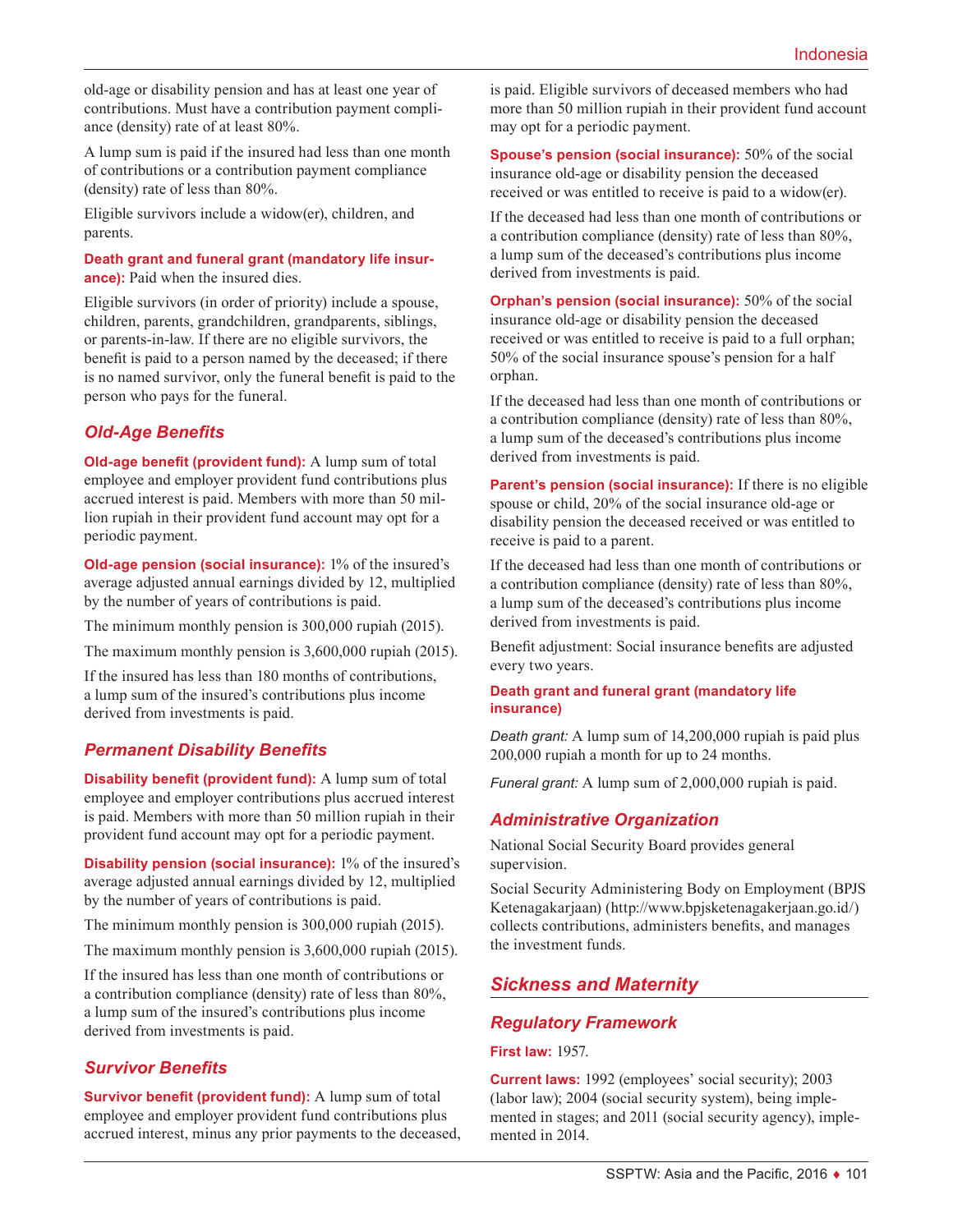**Type of program:** Employer-liability (cash benefits) and social insurance (medical benefits) system.

Note: In January 2014, the Social Security Health Agency (BPJS Kesehatan) replaced the Employees' Social Security System (Jamsostek).

### *Coverage*

**Cash benefits (employer liability):** Employed persons.

Exclusions: Self-employed persons.

**Medical benefits (social insurance):** Employed persons.

Exclusions: Employees with labor contracts of less than three months. Employees covered by company-provided health insurance plans that are more comprehensive than the benefits provided by BPJS Kesehatan are exempt from BPJS Kesehatan until 2019.

Voluntary coverage for self-employed persons.

Special system for civil servants, civil service pensioners, military and police pensioners, veterans, and national independence pioneers.

### *Source of Funds*

#### **Insured person**

*Cash benefits (employer liability):* None.

*Medical benefits (social insurance):* 1.0% of monthly earnings. An additional 1% for each person for family members and dependents.

The maximum monthly earnings used to calculate contributions are 4,700,000 rupiah.

#### **Self-employed person**

*Cash benefits (employer liability):* Not applicable.

*Medical benefits (social insurance):* 25,000 to 59,500 rupiah a month.

#### **Employer**

*Cash benefits (employer liability):* The total cost.

*Medical benefits (social insurance):* 4% of monthly payroll.

The maximum monthly earnings used to calculate contributions are 4,700,000 rupiah.

#### **Government**

*Cash benefits (employer liability):* None.

*Medical benefits (social insurance):* None.

### *Qualifying Conditions*

**Cash sickness, maternity, and paternity benefits (employer liability):** There is no minimum qualifying period.

**Medical benefits (social insurance):** There is no minimum qualifying period.

### *Sickness and Maternity Benefits*

**Sickness benefit (employer liability):** 100% of the employee's normal earnings is paid for the first four months; 75% for the fifth through the eighth month; 50% for the ninth through the twelfth month; and 25% thereafter.

**Maternity benefit (employer liability):** 100% of the employee's normal earnings is paid for three months, beginning 1.5 months before childbirth; for a total of 1.5 months in case of abortion.

**Paternity benefit (employer liability):** 100% of the employee's normal earnings is paid for two days.

### *Workers' Medical Benefits*

Medical benefits include primary and specialist outpatient care; hospitalization; medicine; and emergency, dental, and eye care. Eyeglasses, hearing aids, and prostheses. Insured persons must register with a primary care provider who is under contract with BPJS. A doctor's referral is required for access to specialist and inpatient care (except for emergencies).

Services at community health centers are set at 3,000 to 6,000 rupiah; 100,000 rupiah for inpatients. Clinics and hospitals are required to pay any extra medical costs themselves. There is a standard cost for ophthalmic services, orthopaedic surgery, neurosurgery, outpatient treatment.

The cost of maternity care for up to three children, up to 500,000 rupiah each, is paid.

Inpatient care is provided for up to 60 days a year.

### *Dependents' Medical Benefits*

Medical benefits for dependents are the same as those for the insured.

Eligible dependents include the dependent spouse and up to three dependent children (unmarried and unemployed) younger than age 21.

### *Administrative Organization*

**Cash benefits:** Ministry of Manpower and Transmigration provides general supervision.

**Medical benefits:** National Social Security Board provides general supervision.

Social Security Health Agency (BPJS Kesehatan) [\(http://](http://bpjs-kesehatan.go.id/) [bpjs-kesehatan.go.id/\)](http://bpjs-kesehatan.go.id/) collects contributions, administers benefits, and manages the investment funds.

### *Work Injury*

### *Regulatory Framework*

**First laws:** 1951 (workmen's compensation) and 1992 (employees' social security).